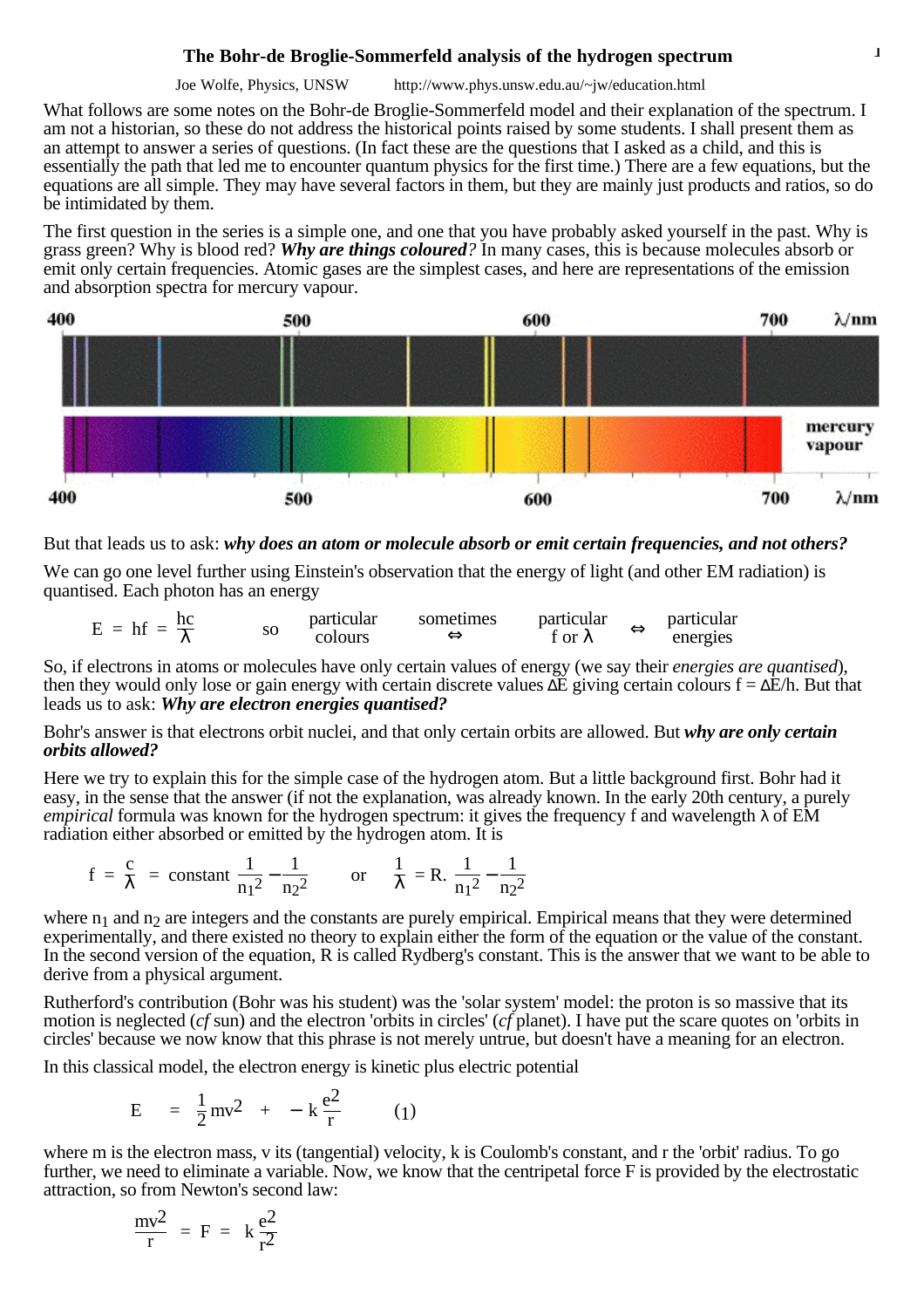so substitution gives the classical result (which looks much like that in planetary mechanics):

$$
sv \qquad rv^2 = \frac{1}{4\pi\varepsilon_0} \frac{e^2}{m} \tag{2}
$$

Now we introduce de Broglie's contribution, but it requires a little background. In the 19th century, classical electromagnetism (Maxwell's equations) gave the momentum p of light as

$$
p~=~E/c.
$$

Using Einstein's quantisation of energy  $E = hf$  and  $c = f\lambda$ , we get the momentum of a photon

 $p = h/\lambda$ 

where  $\lambda$  is the wavelength of the light, de Broglie speculated that this formula could hold for an electron also, even though the electron has mass and was, at the time, considered to be a particle. (People wondered what the wavelength of a particle might possibly mean.) Now the electrons in the H atom have sufficiently low energy that we may neglect relativistic effects, so de Broglie's speculation gives us for the electron:

$$
mv = \frac{hf}{\lambda f} = \frac{h}{\lambda}.
$$

Now if the electron wave is to give constructive interference in a circular orbit, one requires that an integral number n of wavelengths make up a circumference, which gives Sommerfeld's model of the atom:



constructive interference destructive interference

so  $2\pi r = n\lambda = \frac{n h}{R}$ 

$$
\therefore \quad v = \frac{nh}{2\pi r m} \tag{3}
$$

 $\frac{dh}{p} = \frac{nh}{mv}$ 

Let's now solve  $(2)$  and  $(3)$  for r and v,

$$
v = \frac{1}{2\varepsilon_0} \frac{e^2}{nh} \qquad r = \frac{n^2h^2}{\pi m} \frac{\varepsilon_0}{e^2}
$$

and substitute in (1) to get the energy of the electron.

$$
E = \left(\frac{1}{2}mv^2\right) + \left(-\frac{1}{4\pi\epsilon_0}\frac{e^2}{r}\right) = -\frac{1}{2}\frac{1}{4\pi\epsilon_0}\frac{e^2}{r}
$$
  

$$
\therefore E = -\left(\frac{me^4}{8\epsilon_0^2h^2}\right)\frac{1}{n^2}
$$
  

$$
\therefore \frac{1}{\lambda} = \frac{\Delta E}{hc} = -R\left(\frac{1}{n_1^2} - \frac{1}{n_2^2}\right)
$$

That messy factor me<sup>4</sup>/8 $\varepsilon_0^2$ h<sup>2</sup> (now called R) is the empirical constant in our very first equation. So the energy E of an electron in an orbit that has n waves around the circumference is

$$
E(n) = -\text{ constant } \frac{1}{n^2}
$$

Now in this model, orbits with non-integral values of n are forbidden, because they correspond to destructive interference of electrons. So energy can only be absorbed or given to photons whose energy is  $E(n_2) - E(n_1)$ where n and N are both integers. So we can write the wavelengths L of the emitted or absorbed spectrum as